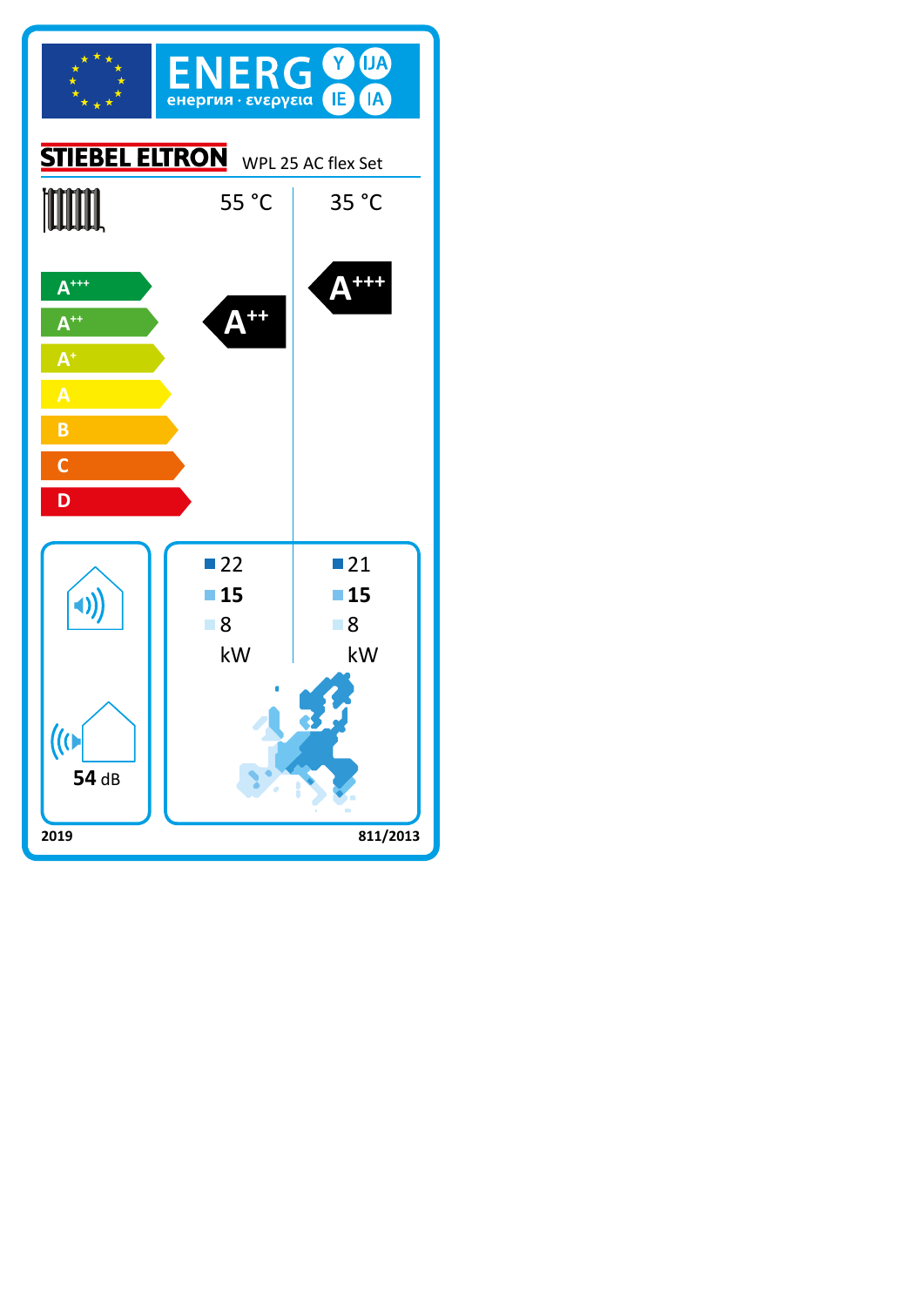## **Product datasheet: Room heater to regulation (EU) no. 811/2013**

|                                                                                                                 |       | <b>WPL 25 AC flex Set</b> |
|-----------------------------------------------------------------------------------------------------------------|-------|---------------------------|
|                                                                                                                 |       | 239081                    |
| Manufacturer                                                                                                    |       | <b>STIEBEL ELTRON</b>     |
| Energy efficiency class for central heating in moderate climates for<br>medium temperature applications         |       | $A_{++}$                  |
| Energy efficiency class for central heating in moderate climates for low<br>temperature applications            |       | $A_{+++}$                 |
| Rated heating output in moderate climates for medium temperature<br>applications                                | kW    | 15                        |
| Rated heating output in moderate climates for low temperature<br>applications                                   | kW    | 15                        |
| Energy efficiency for central heating in moderate climates for medium<br>temperature applications               | %     | 144                       |
| Energy efficiency for central heating in moderate climates for low<br>temperature applications                  | %     | 187                       |
| Energy consumption of central heating in moderate climates for medium<br>temperature applications               | kWh/a | 8444                      |
| Energy consumption for central heating under moderate climatic<br>conditions, for low temperature applications  | kWh/a | 6513                      |
| Rated heating output in colder climates for medium temperature<br>applications                                  | kW    | 22                        |
| Rated heating output in colder climates for low temperature applications                                        | kW    | 21                        |
| Rated heating output in warmer climates for medium temperature<br>applications                                  | kW    | 8                         |
| Rated heating output in warmer climates for low temperature applications                                        | kW    | 8                         |
| Energy efficiency for central heating in colder climates for medium<br>temperature applications                 | %     | 131                       |
| Energy efficiency for central heating in colder climates for low<br>temperature applications                    | $\%$  | 160                       |
| Energy efficiency for central heating in warmer climates for medium<br>temperature applications                 | %     | 177                       |
| Energy efficiency for central heating in warmer climates for low<br>temperature applications                    | %     | 246                       |
| Energy consumption for central heating under colder climatic conditions,<br>for medium temperature applications | kWh/a | 16179                     |
| Energy consumption for central heating under colder climatic conditions,<br>for low temperature applications    | kWh/a | 12690                     |
| Energy consumption for central heating under warmer climatic conditions,<br>for medium temperature applications | kWh/a | 2369                      |
| Energy consumption for central heating under warmer climatic conditions,<br>for low temperature applications    | kWh/a | 1718                      |
| Sound power level external                                                                                      | dB(A) | 54                        |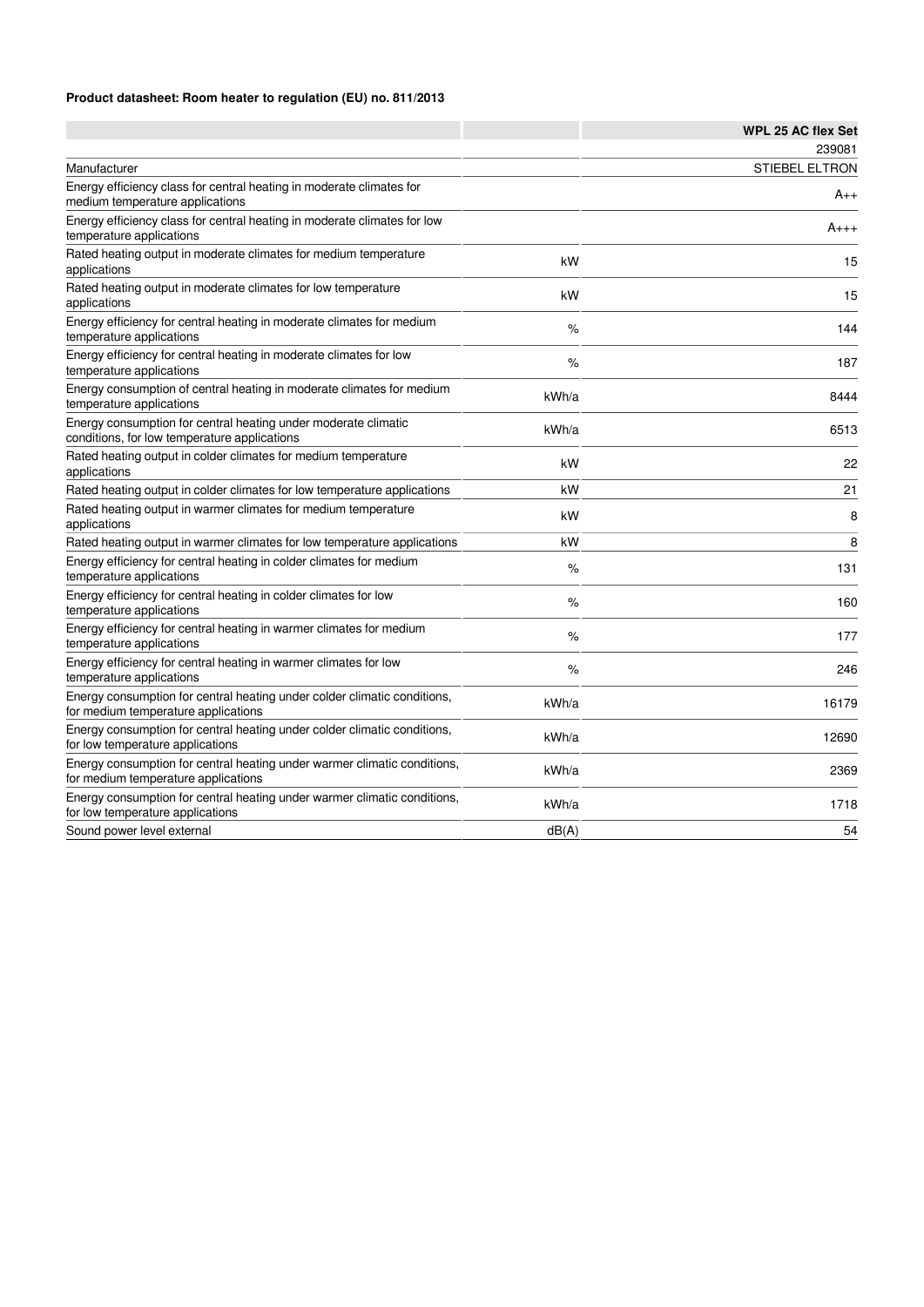



## **STIEBEL ELTRON**

WPL 25 AC flex Set

## **TOOTAL**

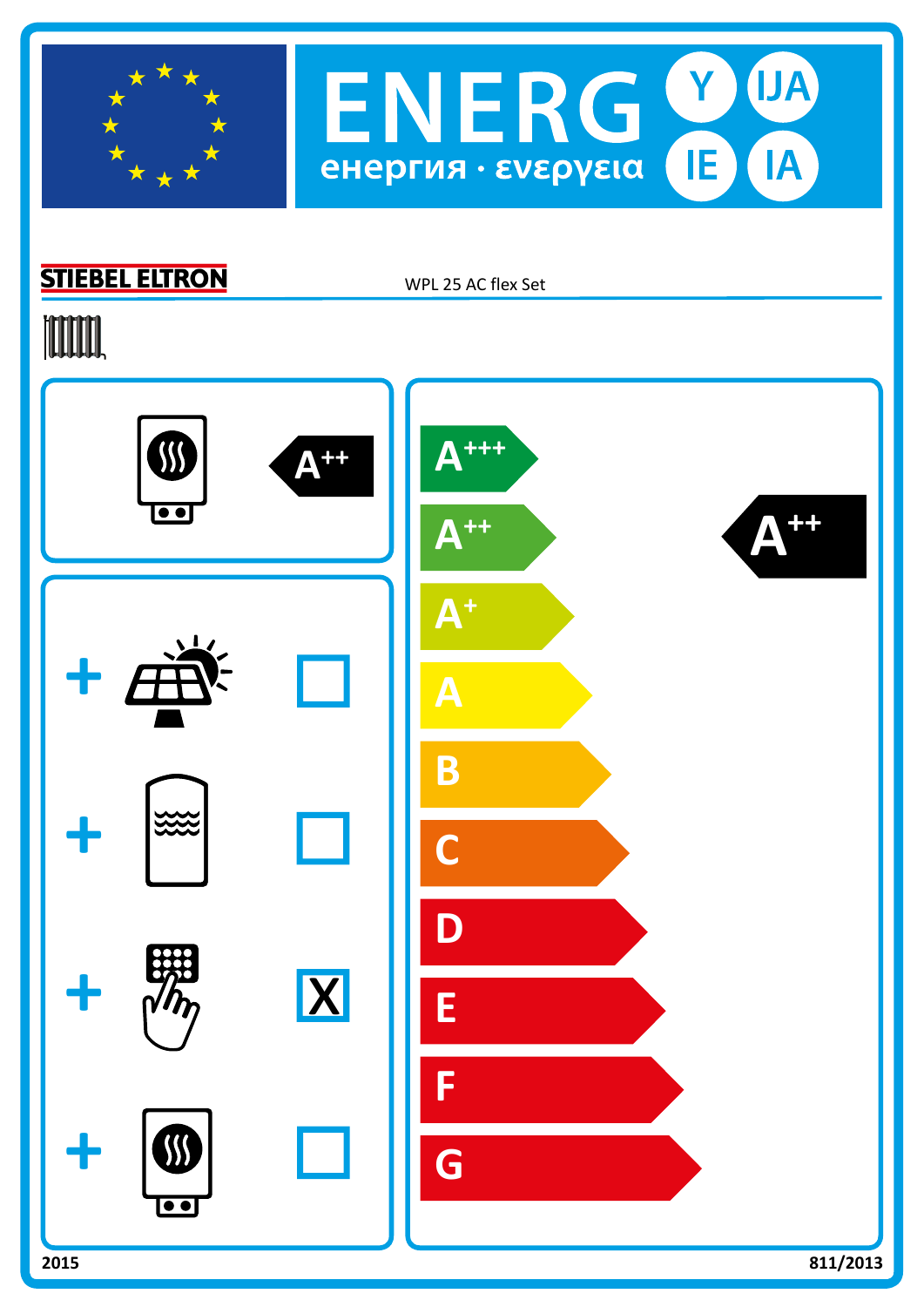|                                                                                                                                              |      | WPL 25 AC flex Set    |
|----------------------------------------------------------------------------------------------------------------------------------------------|------|-----------------------|
|                                                                                                                                              |      | 239081                |
| Manufacturer                                                                                                                                 |      | <b>STIEBEL ELTRON</b> |
| Energy efficiency for central heating in moderate climates for medium<br>temperature applications                                            | $\%$ | 144                   |
| Temperature controller class                                                                                                                 |      | VI                    |
| Contribution of temperature controller to room heating energy efficiency                                                                     | $\%$ | 4                     |
| Room heating energy efficiency of composite system under moderate<br>climatic conditions                                                     | $\%$ | 148                   |
| Room heating energy efficiency of composite system under colder<br>climatic conditions                                                       | $\%$ | 137                   |
| Room heating energy efficiency of composite system under warmer<br>climatic conditions                                                       | $\%$ | 183                   |
| Value of differential between room heating energy efficiency under<br>moderate climatic conditions and that under colder climatic conditions | $\%$ | 11                    |
| Value of differential between room heating energy efficiency under<br>warmer climatic conditions and that under moderate climatic conditions | $\%$ | 35                    |
| Energy efficiency class for central heating in moderate climates for<br>medium temperature applications                                      |      | $A_{++}$              |
| Room heating energy efficiency class of composite system under<br>moderate climatic conditions                                               |      | $A_{++}$              |